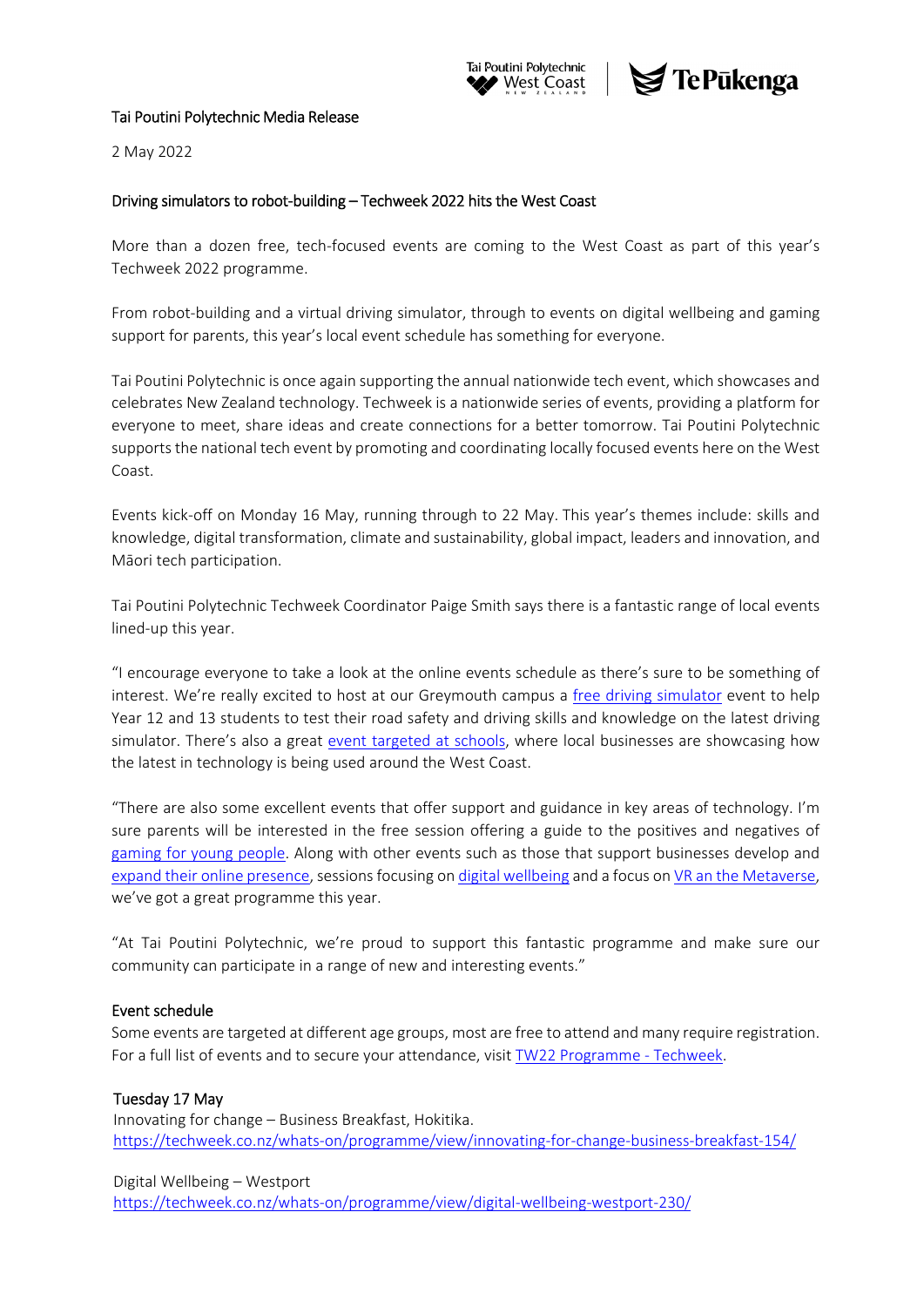### Tai Poutini Polytechnic West Coast



Creating and Expanding your Online Presence – Westport

https://techweek.co.nz/whats-on/programme/view/creating-and-expanding-your-online-presencewestport‐232/

VR & the Metaverse ‐ Westport https://techweek.co.nz/whats‐on/programme/view/vr‐and‐the‐metaverse‐westport‐228/

Build 'SPIKE' the robot, Greymouth FREE event for those in school years 5 to 8 https://techweek.co.nz/whats‐on/programme/view/build‐spike‐the‐robot‐237/

### Wednesday 18 May

Rethinking Solutions, thriving, not just surviving ‐ Innovation Workshop, Greymouth. https://techweek.co.nz/whats-on/programme/view/rethinking-solutions-thriving-not-just-surviving-155/

### Thursday 19 May

Driving Simulator – Virtual Reality experience for youth , Greymouth https://techweek.co.nz/whats‐on/programme/view/driving‐simulator‐169/

Controlled technology in local businesses – School tour https://techweek.co.nz/whats-on/programme/view/controlled-technology-in-local-businesses-schooltour‐219/

Creating and Expanding your Online Presence – Greymouth https://techweek.co.nz/whats-on/programme/view/creating-and-expanding-your-online-presence-323/

### Friday 20 May

Driving Simulator – Virtual Reality experience for youth, Greymouth https://techweek.co.nz/whats‐on/programme/view/driving‐simulator‐169/

A Parent's Guide to Gaming – Greymouth https://techweek.co.nz/whats‐on/programme/view/a‐parents‐guide‐to‐gaming‐234/

Digital Wellbeing – Greymouth https://techweek.co.nz/whats‐on/programme/view/digital‐wellbeing‐greymouth‐231/

Creating and Expanding your Online Presence – Greymouth https://techweek.co.nz/whats-on/programme/view/creating-and-expanding-your-online-presencegreymouth‐233/

VR & the Metaverse – Greymouth https://techweek.co.nz/whats‐on/programme/view/vr‐and‐the‐metaverse‐greymouth‐229/

# Saturday 21 May

Digital Art & Design using Blender, Greymouth https://techweek.co.nz/whats‐on/programme/view/digital‐art‐and‐design‐using‐blender‐88/

Digital Design using Blender & 3D Printing, Greymouth https://techweek.co.nz/whats‐on/programme/view/digital‐design‐using‐blender‐and‐3d‐printing‐89/

### Sunday 22 May

Extension Workshop: Digital Art & Design with Blender for 3D Printing, Greymouth